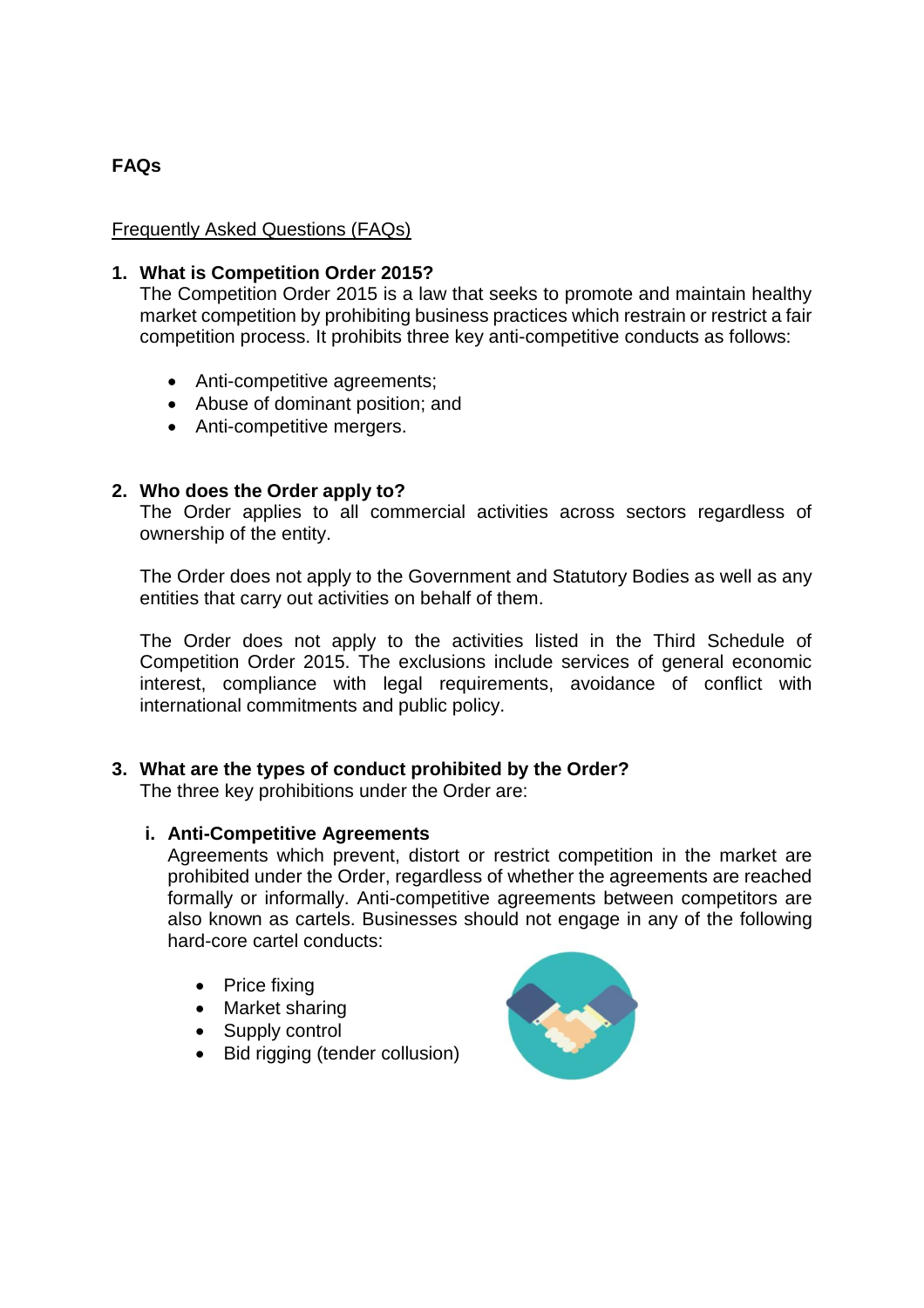# **ii. Abuse of Dominant Position**

The Order prohibits a business with significant power in a market from abusing its dominant position by engaging in an anti-competitive conduct that can harm competition in the market. For instance:

- Deliberately selling below cost (Predatory pricing)
- Refusal to supply
- Apply dissimilar conditions for the same transaction



## **iii.Anti-Competitive Mergers**



A merger that decreases competition in the market and negatively impacts consumers is prohibited. For instance, merger that creates or reinforces a dominant position, resulting in reduced consumers' choice of goods and services as well as higher prices.

# **4. Why do we need the Competition Order 2015?**

Anti-competitive conduct can exist in any market and may cause harm to the economy. Thus, having a law which deters such conduct is crucial. The Competition Order 2015 prohibits anti-competitive conduct in order to promote market efficiency and consumer welfare in Brunei Darussalam. The Order aims to:

- Provide incentives and create a competitive environment for businesses to offer better quality, value for money and more innovative products and services for consumers;
- Promote equal business opportunities and new market entrance;
- Enhance productivity of key sectors;
- Ensure efficient distribution of economic resources; and
- Create a pro-business and pro-investment climate for better Foreign Direct Investment (FDI) outlook.

These are aimed towards achieving a sustainable economic growth in line with the Brunei Government's efforts to achieve the goals of *Wawasan Brunei 2035*.

## **5. What are the penalties for infringements against the Order?**

Any business that is found to have infringed the Order is subject to a financial penalty of up to 10% of their business annual turnover for each year of infringement, up to a maximum period of 3 years.

A business which contravened the Order may also face civil proceedings in court by any person who suffers loss or damage directly as a result of such contravention.

The Competition Commission may also issue an order to prevent the recurrence of the infringement such as requiring businesses to modify or terminate the anticompetitive agreement or conduct.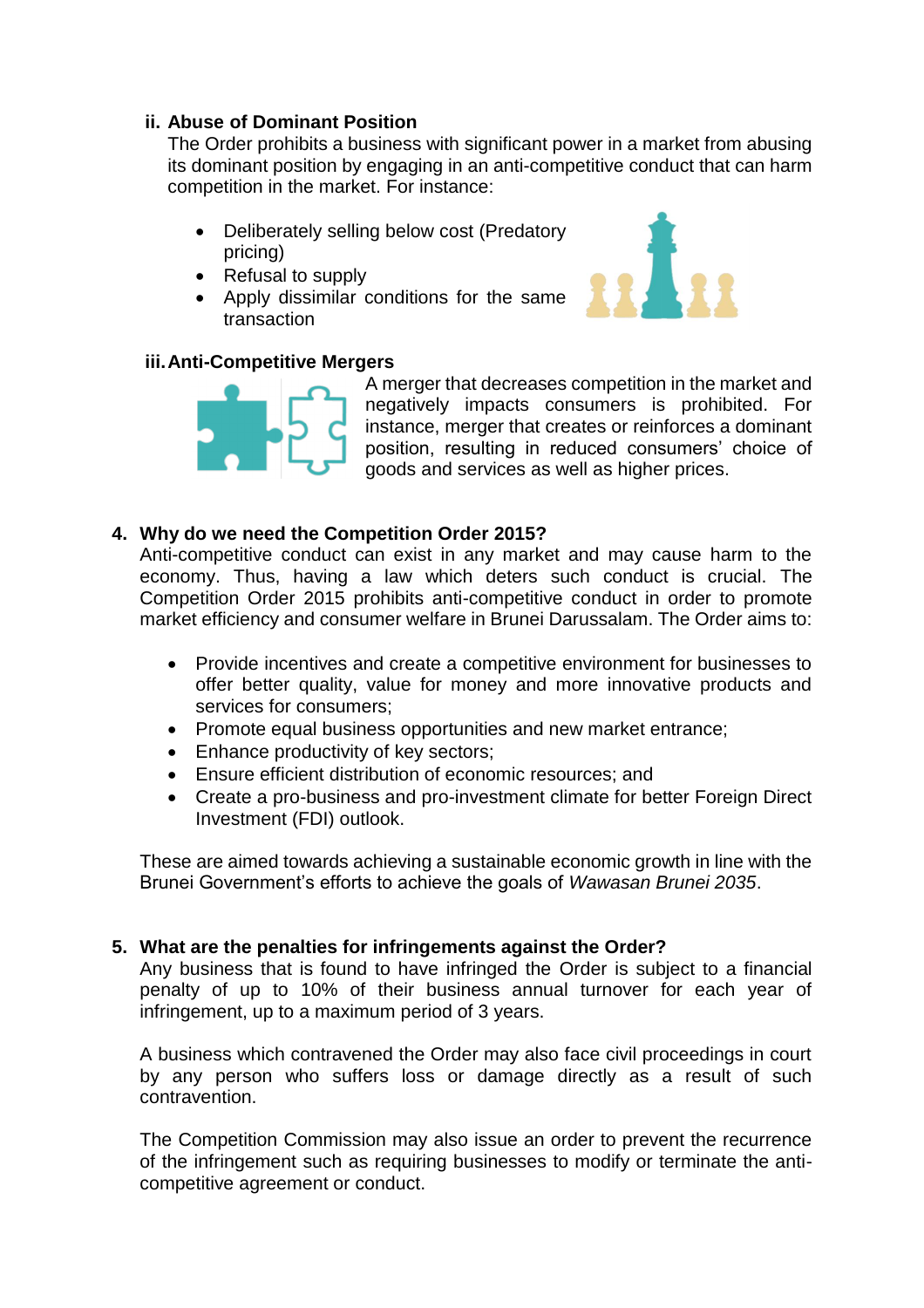# **6. What are the investigative powers of the Order?**

The Order provides the following powers to investigate anti-competitive conduct:

- Requests to produce specified documents or information from any person or business by giving a written notice;
- Entry of premises to retrieve copies of relevant documents without court warrant after giving advance written notice to the occupants; and
- Enter and search premises with a court warrant and to seize relevant documents and remove any article from the premises for investigation.

# **7. How does the Order help protect consumers?**

Consumer welfare is safeguarded as the Order provides incentives for businesses to:



- 8. **How can the Order help Micro, Small, and Medium Enterprises (MSMEs)?** The Order covers all commercial activities relating to the provision of goods or services in the country regardless of business size. Through the prohibition of anticompetitive conduct, MSMEs are protected in a number of ways, including:
	- *Equal opportunities for business participation* The Order provides equal opportunities for businesses to participate in the market.
	- *Reducing cost of inputs*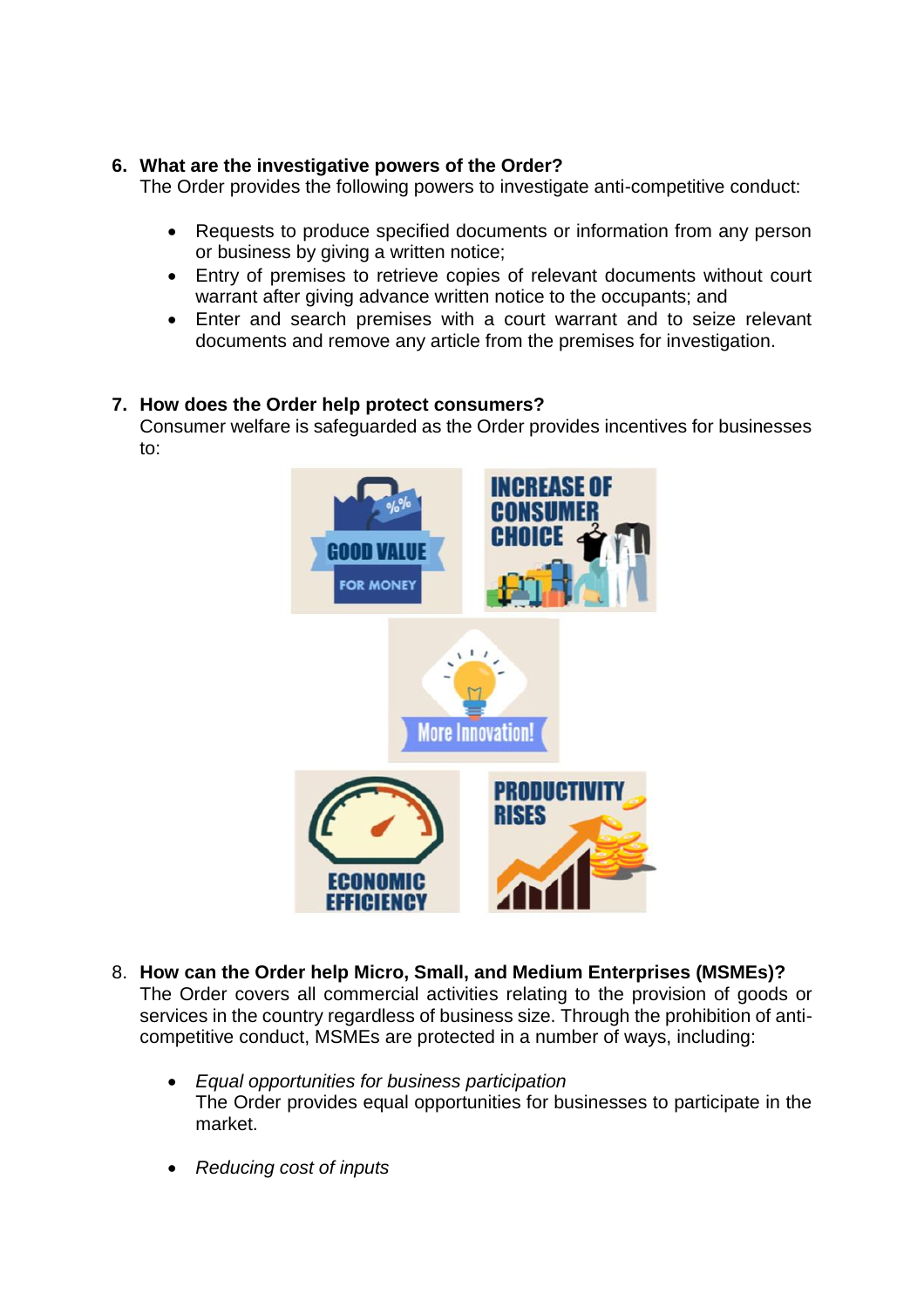The Order protects MSMEs from being overcharged by suppliers who may be involved in anti-competitive conduct.

- *Reducing barriers to entry* The Order helps deter businesses with a dominant position from imposing artificial barriers for MSMEs to enter or expand in the market.
- *Business efficiency*
- The Order encourages business to be more efficient and innovative to win customers.
- **9. Can the Competition Order 2015 address the issue of price increase in goods and services?**

It is crucial to note that an increase in prices is not necessarily evidence of competition concerns or cartels. The Competition Order 2015 aims to promote a competitive market and it does not regulate prices of goods and services. Businesses are allowed to set prices of goods and services as they may deem fit, as long as the pricing decision is made independently of any agreement with others.

In the event that an increase in price is a result of an anti-competitive conduct or collusion by businesses, the Competition Commission will take necessary actions to address the issue.



## **10.Who are the authorities responsible in enforcing the Order?**

### **11.How does the competition authority detect anti-competitive conduct?**

Competition authority can detect anti-competitive conduct through various means and methods. For example, through information and complaints received as well as from businesses which are themselves involved in the anti-competitive conduct.